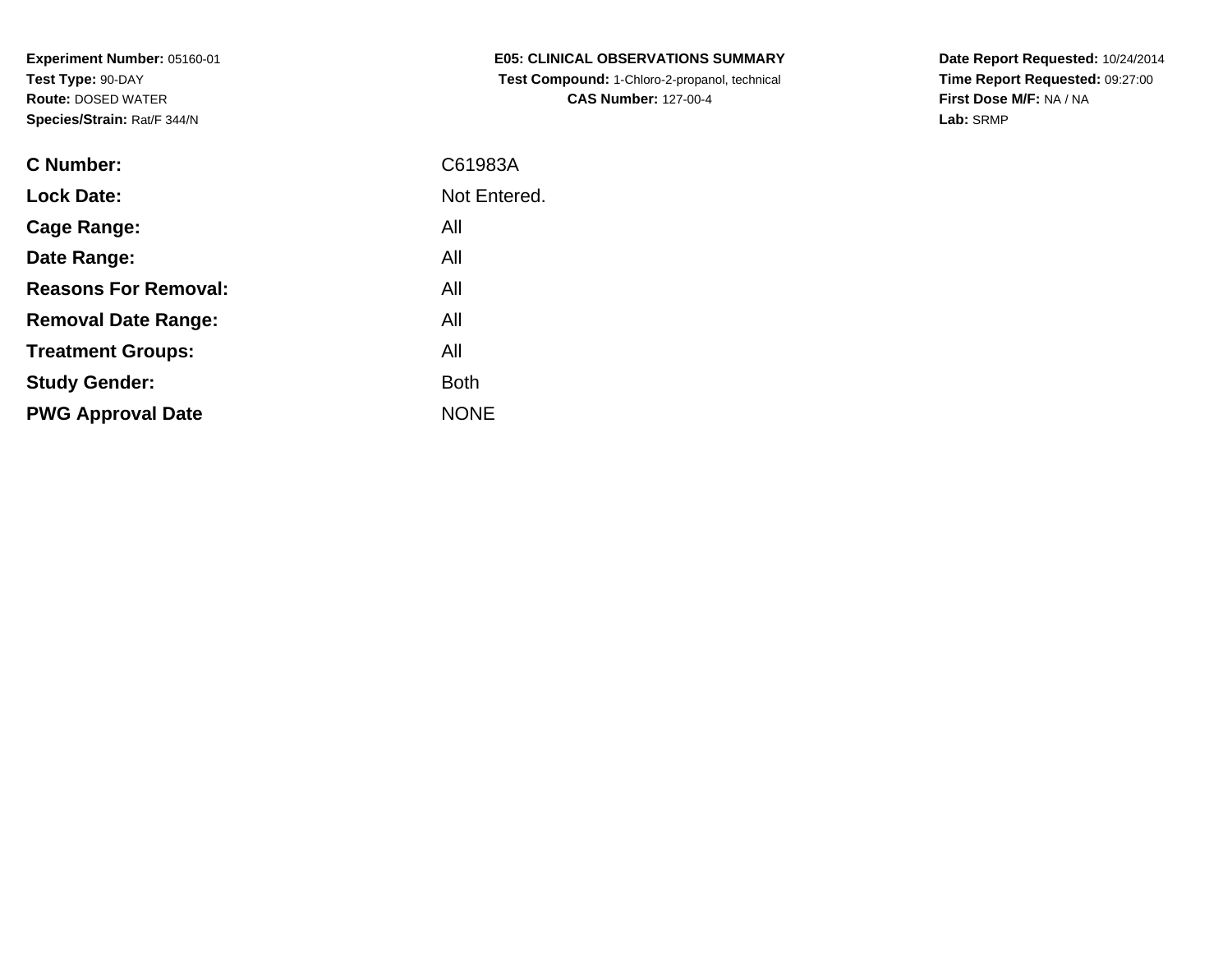#### **E05: CLINICAL OBSERVATIONS SUMMARY Test Compound:** 1-Chloro-2-propanol, technical **CAS Number:** 127-00-4

**Date Report Requested:** 10/24/2014**Time Report Requested:** 09:27:00**First Dose M/F:** NA / NA**Lab:** SRMP

**SEX :MALE WEEK: 14**

| <b>OBSERVATIONS</b>           | <b>VEHICLE MALE</b> |                       | 33 PPM MALE     |                       | 100 PPM MALE    |        | 330 PPM MALE    |                       |
|-------------------------------|---------------------|-----------------------|-----------------|-----------------------|-----------------|--------|-----------------|-----------------------|
|                               | <b>CURRENT*</b>     | TOTAL+                | <b>CURRENT*</b> | TOTAL+                | <b>CURRENT*</b> | TOTAL+ | <b>CURRENT*</b> | TOTAL+                |
| Alopecia<br>Head              | 0/0                 | 0/10                  | 0/0             | 2/10<br><b>DAY 85</b> | 0/0             | 0/10   | 0/0             | 0/10                  |
| Discharge<br>Left Eye         | 0/0                 | 1/10<br><b>DAY 71</b> | 0/0             | 1/10<br><b>DAY 15</b> | 0/0             | 0/10   | 0/0             | 1/10<br><b>DAY 85</b> |
| Discharge<br><b>Right Eye</b> | 0/0                 | 0/10                  | 0/0             | 1/10<br><b>DAY 36</b> | 0/0             | 0/10   | 0/0             | 0/10                  |
| Discoloration<br>Head         | 0/0                 | 0/10                  | 0/0             | 0/10                  | 0/0             | 0/10   | 0/0             | 0/10                  |
| Nasal Discharge               | 0/0                 | 0/10                  | 0/0             | 0/10                  | 0/0             | 0/10   | 0/0             | 1/10<br><b>DAY 85</b> |

\* ANIMALS WITH OBSERVATION IN CURRENT PERIOD / TOTAL ANIMALS OBSERVED IN CURRENT PERIOD (WITHIN 7 DAYS OF RUN DATE)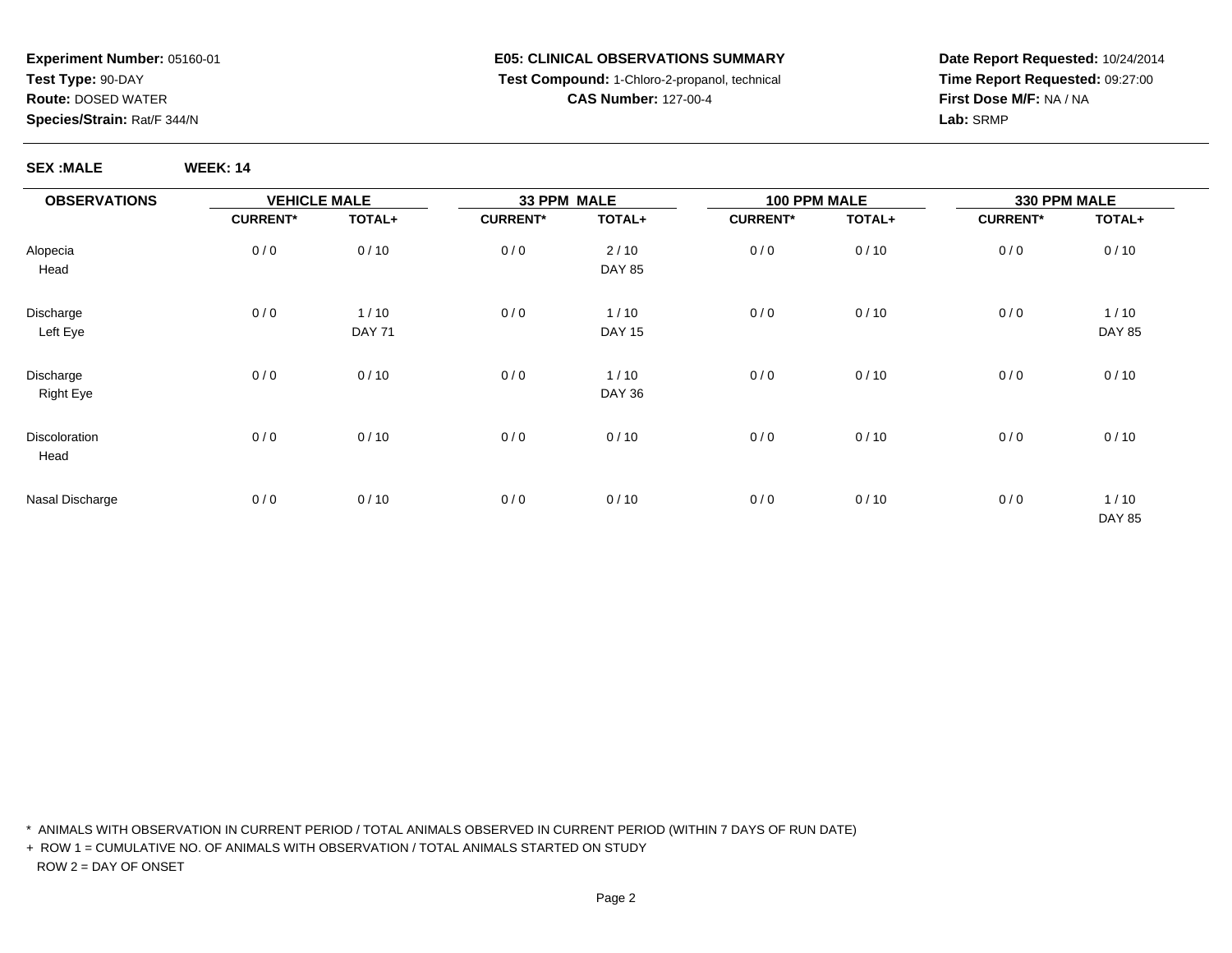**SEX :MALE WEEK: 14**

# **E05: CLINICAL OBSERVATIONS SUMMARY Test Compound:** 1-Chloro-2-propanol, technical **CAS Number:** 127-00-4

**Date Report Requested:** 10/24/2014**Time Report Requested:** 09:27:00**First Dose M/F:** NA / NA**Lab:** SRMP

| <b>OBSERVATIONS</b>           | 1000 PPMMALE    |                       | 3300 PPMMALE    |                       |
|-------------------------------|-----------------|-----------------------|-----------------|-----------------------|
|                               | <b>CURRENT*</b> | TOTAL+                | <b>CURRENT*</b> | TOTAL+                |
| Alopecia<br>Head              | 0/0             | 0/10                  | 0/0             | 0/10                  |
| Discharge<br>Left Eye         | 0/0             | 0/10                  | 0/0             | 0/10                  |
| Discharge<br><b>Right Eye</b> | 0/0             | 0/10                  | 0/0             | 0/10                  |
| Discoloration<br>Head         | 0/0             | 0/10                  | 0/0             | 7/10<br><b>DAY 71</b> |
| Nasal Discharge               | 0/0             | 3/10<br><b>DAY 85</b> | 0/0             | 3/10<br><b>DAY 85</b> |

# \*\*\*END OF MALE DATA\*\*\*

\* ANIMALS WITH OBSERVATION IN CURRENT PERIOD / TOTAL ANIMALS OBSERVED IN CURRENT PERIOD (WITHIN 7 DAYS OF RUN DATE)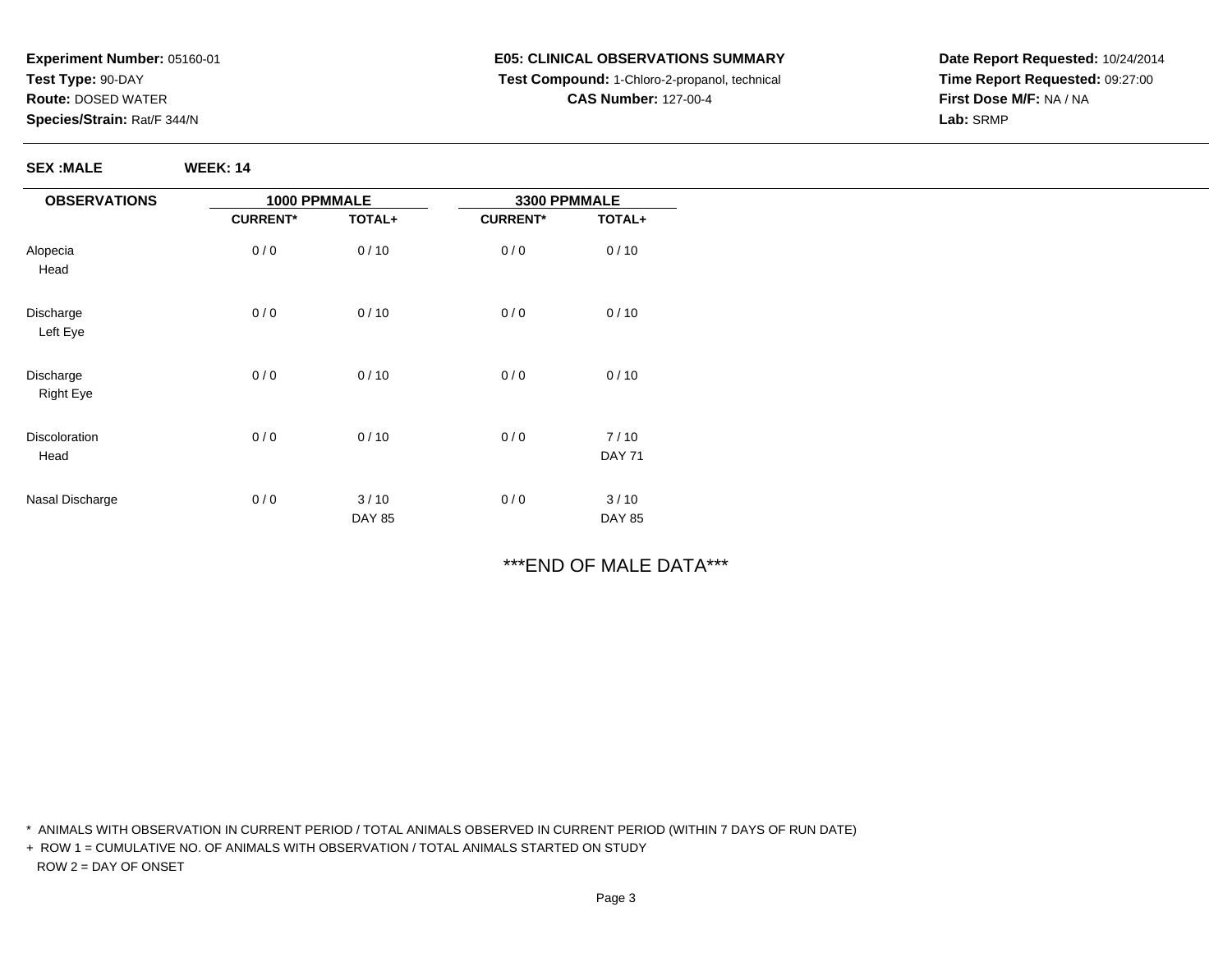### **E05: CLINICAL OBSERVATIONS SUMMARY Test Compound:** 1-Chloro-2-propanol, technical **CAS Number:** 127-00-4

**Date Report Requested:** 10/24/2014**Time Report Requested:** 09:27:00**First Dose M/F:** NA / NA**Lab:** SRMP

**SEX :FEMALE WEEK: 14**

| <b>OBSERVATIONS</b> | <b>VEHICLE FEMALE</b> |               | <b>33 PPM FEMALE</b> |                       | <b>100 PPM FEMALE</b> |                       | <b>330 PPM FEMALE</b> |                         |
|---------------------|-----------------------|---------------|----------------------|-----------------------|-----------------------|-----------------------|-----------------------|-------------------------|
|                     | <b>CURRENT*</b>       | <b>TOTAL+</b> | <b>CURRENT*</b>      | TOTAL+                | <b>CURRENT*</b>       | TOTAL+                | <b>CURRENT*</b>       | <b>TOTAL+</b>           |
| Alopecia<br>Head    | 0/0                   | 0/10          | 0/0                  | 0/10                  | 0/0                   | 4/10<br><b>DAY 78</b> | 0/0                   | 0/10                    |
| Nasal Discharge     | 0/0                   | 0/10          | 0/0                  | 2/10<br><b>DAY 85</b> | 0/0                   | 0/10                  | 0/0                   | 1 / 10<br><b>DAY 57</b> |

\* ANIMALS WITH OBSERVATION IN CURRENT PERIOD / TOTAL ANIMALS OBSERVED IN CURRENT PERIOD (WITHIN 7 DAYS OF RUN DATE)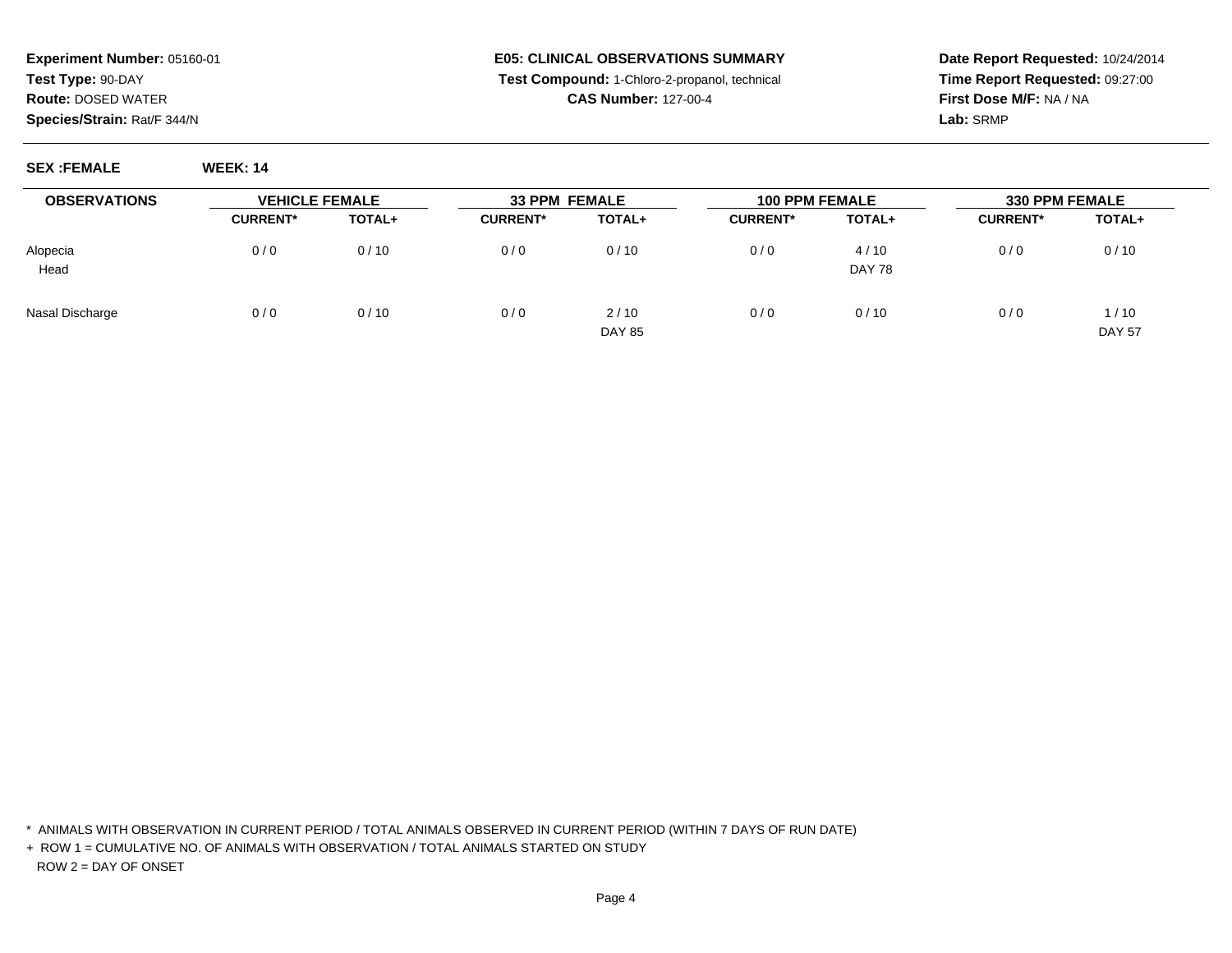# **E05: CLINICAL OBSERVATIONS SUMMARY Test Compound:** 1-Chloro-2-propanol, technical **CAS Number:** 127-00-4

**Date Report Requested:** 10/24/2014**Time Report Requested:** 09:27:00**First Dose M/F:** NA / NA**Lab:** SRMP

**SEX :FEMALE WEEK: 14**

| <b>OBSERVATIONS</b> | <b>1000 PPMFEMALE</b> |               | 3300 PPMFEMALE  |                       |  |
|---------------------|-----------------------|---------------|-----------------|-----------------------|--|
|                     | <b>CURRENT*</b>       | <b>TOTAL+</b> | <b>CURRENT*</b> | TOTAL+                |  |
| Alopecia<br>Head    | 0/0                   | 0/10          | 0/0             | 0/10                  |  |
| Nasal Discharge     | 0/0                   | 0/10          | 0/0             | 2/10<br><b>DAY 57</b> |  |

\* ANIMALS WITH OBSERVATION IN CURRENT PERIOD / TOTAL ANIMALS OBSERVED IN CURRENT PERIOD (WITHIN 7 DAYS OF RUN DATE)